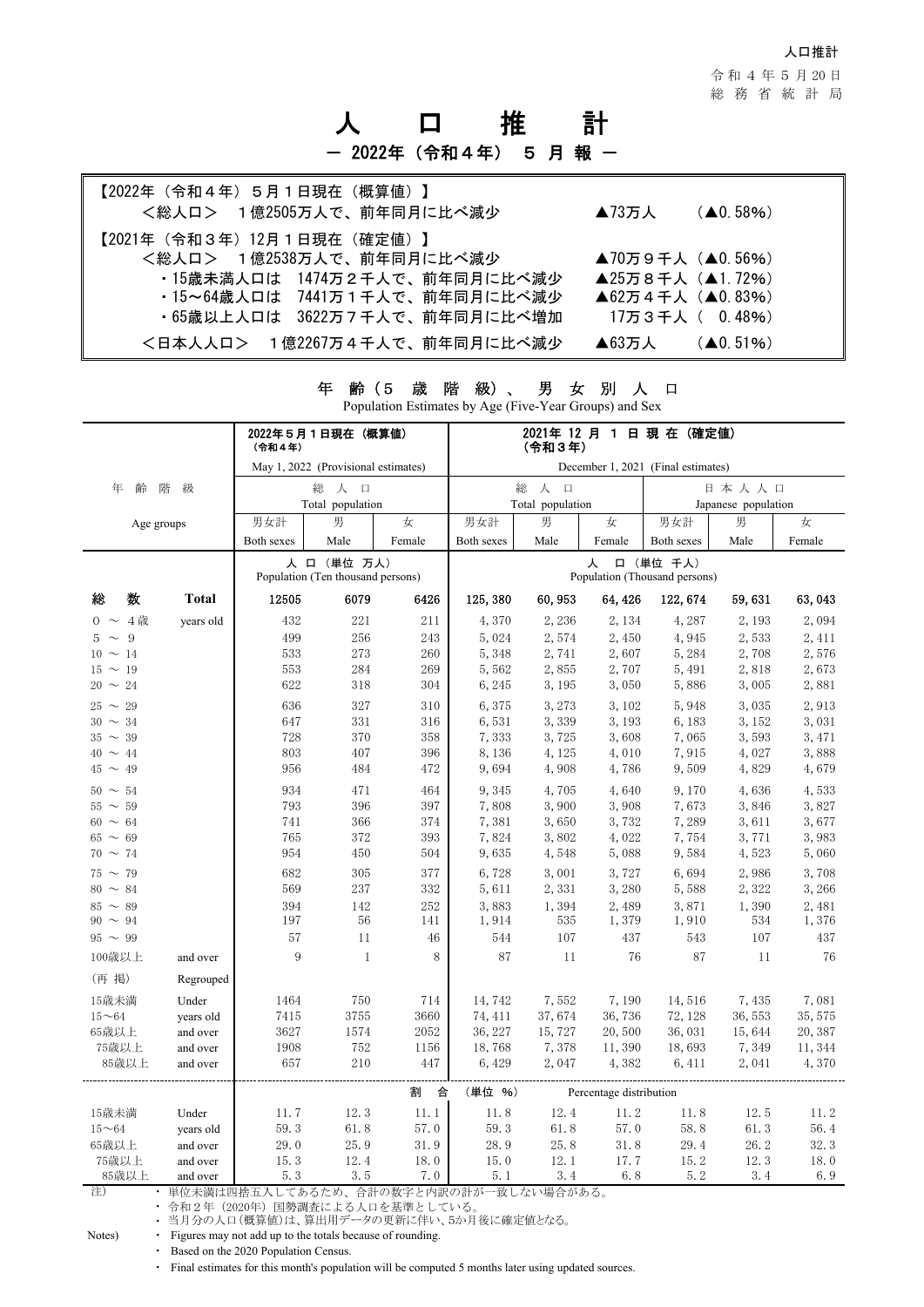### 参考表 全国人口の推移

Reference Time Series of Population Estimates

#### 総 人 口 (確 定 値) Total population (Final estimates)

|                      |                                | 3)<br>減<br>増<br>Population change<br>人<br>$\Box$ |                    |                                         |                      |                          |                                         |                   |                         |
|----------------------|--------------------------------|--------------------------------------------------|--------------------|-----------------------------------------|----------------------|--------------------------|-----------------------------------------|-------------------|-------------------------|
| 月<br>年               | 月初人口 1)2)                      | 増<br>純<br>Net change                             | 減                  | 態 $4)$<br>然<br>動<br>自<br>Natural change |                      |                          | 態 5)<br>動<br>社<br>会<br>Migration change |                   |                         |
| Year and month       | Population as of               | 増減数                                              | 増減率6)              | 出生児数                                    | 死亡者数                 | 自然増減<br>Natural          | 入国者数                                    | 出国者数              | 社会増減<br>Net             |
|                      | 1st of each month              | Number<br>$(6)+(9)$                              | Rate<br>$(\%)$     | Live Births                             | Deaths               | change<br>$(4)-(5)$      | Entries                                 | Exits             | migration<br>$(7)-(8)$  |
|                      | (1)                            | (2)                                              | (3)                | (4)                                     | (5)                  | (6)                      | (7)                                     | (8)               | (9)                     |
| 2015年                | 8)<br>127, 094, 745            |                                                  |                    |                                         |                      |                          |                                         |                   |                         |
| 2016年                | 127, 041, 812                  | $-52,933$                                        | $-0.42$            | 1,003,524                               | 1, 299, 888          | $-296, 364$              | 3, 361, 488                             | 3, 227, 596       | 133, 892                |
| 2017年                | 126, 918, 546                  | $-123, 266$                                      | $-0.97$            | 965, 933                                | 1, 343, 081          | $-377, 148$              | 3, 615, 119                             | 3, 464, 392       | 150, 727                |
| 2018年                | 126, 748, 506                  | $-170,040$                                       | $-1.34$            | 944, 504                                | 1, 369, 667          | $-425, 163$              | 3, 848, 382                             | 3,686,926         | 161, 456                |
| 2019年                | 126, 555, 078                  | $-193, 428$                                      | $-1.53$            | 895, 059                                | 1, 380, 485          | $-485, 426$              | 4, 181, 759                             | 3, 972, 976       | 208,783                 |
| 2020年                | 10)<br>126, 146, 099           | $-408,979$                                       | $-3.23$            | 870, 718                                | 1, 371, 566          | $-500, 848$              | 1, 997, 178                             | 1, 955, 271       | 41,907                  |
| 2021年                | 125, 502, 290                  | $-643,809$                                       | $-5.10$            | 831, 304                                | 1, 439, 925          | $-608, 621$              | 631, 946                                | 667, 134          | $-35,188$               |
| 2019年                |                                |                                                  |                    |                                         |                      |                          |                                         |                   |                         |
| 12月 Dec.             | 126, 540, 233                  | $-152,905$                                       | $-1.21$            | 74, 195                                 | 127, 401             | $-53, 206$               | 350, 482                                | 454, 338          | $-103, 856$             |
| 2020年                |                                |                                                  |                    |                                         |                      |                          |                                         |                   |                         |
| 1月 Jan.              | 126, 387, 328                  | 21, 261                                          | 0.17               | 72,720                                  | 131,787              | $-59,067$                | 497, 454                                | 421, 296          | 76, 158                 |
| 2月 Feb.              | 126, 408, 589                  | $-38,596$                                        | $-0.31$            | 65,891                                  | 116, 747             | $-50, 856$               | 234, 612                                | 226, 517          | 8,095                   |
| 3月 Mar.              | 126, 369, 993                  | $-28,094$                                        | $-0.22$            | 69,623                                  | 118,642              | $-49,019$                | 144, 121                                | 127, 363          | 16,758                  |
| 4月 Apr.              | 126, 341, 899                  | $-31,503$                                        | $-0.25$            | 72,075                                  | 113, 519             | $-41, 444$               | 25,589                                  | 19,810            | 5,779                   |
| 5月 May               | 126, 310, 396                  | $-31,220$                                        | $-0.25$            | 72, 151                                 | 107,593              | $-35, 442$               | 14,930                                  | 14,871            | 59                      |
| 6月 June              | 126, 279, 176                  | $-17,783$                                        | $-0.14$            | 71,750                                  | 99,896               | $-28, 146$               | 26, 166                                 | 19,967            | 6,199                   |
| 7月 July              | 126, 261, 393                  | $-22,866$                                        | $-0.18$            | 75,851                                  | 104,695              | $-28,844$                | 33, 721                                 | 31,908            | 1,813                   |
| 8月 Aug.              | 126, 238, 527                  | $-51,439$                                        | $-0.41$            | 74,698                                  | 111,813              | $-37, 115$               | 32, 947                                 | 51, 425           | $-18,478$               |
| 9月 Sept.             | 126, 187, 088                  | $-40,989$                                        | $-0.32$            | 74,749                                  | 106, 953             | $-32, 204$               | 33,069                                  | 46,019            | $-12,950$               |
| 10月 Oct.             | 10)<br>126, 146, 099           | $-39,683$                                        | $-0.31$            | 73, 742                                 | 117,786              | $-44,044$                | 49,532                                  | 45, 171           | 4,361                   |
| 11月 Nov.             | 126, 106, 416                  | $-17,990$                                        | $-0.14$            | 68,407                                  | 118, 198             | $-49,791$                | 80, 473                                 | 48,672            | 31,801                  |
| 12月 Dec.             | 126, 088, 426                  | $-20,756$                                        | $-0.16$            | 71,879                                  | 135, 431             | $-63,552$                | 105, 232                                | 62, 436           | 42,796                  |
| 2021年                |                                |                                                  |                    |                                         |                      |                          |                                         |                   |                         |
| 1月 Jan.              |                                |                                                  |                    |                                         |                      |                          |                                         |                   |                         |
| 2月 Feb.              | 126, 067, 670                  | $-77,815$                                        | $-0.62$            | 58,940                                  | 138, 104             | $-79, 164$               | 67, 343                                 | 65, 994           | 1,349                   |
| 3月 Mar.              | 125, 989, 855                  | $-72,571$                                        | $-0.58$            | 58,710                                  | 118, 270             | $-59,560$                | 25, 469                                 | 38, 480           | $-13,011$               |
|                      | 125, 917, 284                  | $-62,637$                                        | $-0.50$            | 68,307                                  | 123,035              | $-54,728$                | 43, 916                                 | 51,825            | $-7,909$                |
| 4月 Apr.              | 125, 854, 647                  | $-78,002$                                        | $-0.62$            | 69,726                                  | 117,758              | $-48,032$                | 34,651                                  | 64,621            | $-29,970$               |
| 5月 May               | 125, 776, 645                  | $-54,298$                                        | $-0.43$            | 69, 405                                 | 118, 230             | $-48,825$                | 36, 261                                 | 41,734            | $-5,473$                |
| 6月 June              | 125, 722, 347                  | $-40,754$                                        | $-0.32$            | 69, 922                                 | 108, 344             | $-38, 422$               | 45, 187                                 | 47,519            | $-2,332$                |
| 7月 July              | 125, 681, 593                  | $-48,775$                                        | $-0.39$            | 73, 248                                 | 111,902              | $-38,654$                | 50,626                                  | 60,747            | $-10, 121$              |
| 8月 Aug.              | 125, 632, 818                  | $-73,595$                                        | $-0.59$            | 74,563                                  | 117, 473             | $-42,910$                | 47,800                                  | 78, 485           | $-30,685$               |
| 9月 Sept.             | 125, 559, 223                  | $-56,933$                                        | $-0.45$            | 74, 455                                 | 115, 394             | $-40,939$                | 45, 456                                 | 61,450            | $-15,994$               |
| 10月 Oct.<br>11月 Nov. | 125, 502, 290<br>125, 443, 449 | $-58,841$<br>$-63,923$                           | $-0.47$<br>$-0.51$ | 72,023<br>69, 316                       | 120, 447<br>122, 559 | $-48, 424$<br>$-53, 243$ | 50, 166<br>51,560                       | 60,583<br>62, 240 | $-10, 417$<br>$-10,680$ |

1) 各年の人口は、当該年の10月1日現在の人口。各月の人口は、当該月の1日現在の人口

2) 2020年9月以前の人口は、令和2年(2020年)国勢調査結果による補間補正人口

\* 2020年9月以前の「純増減」には、補間補正値を含む。このため、自然動態と社会動態の計(日本人人口は国籍の異動 による純増を含む。)は純増減と一致しない。

- 3) 各年の「人口増減」は、前年10月~当年9月の計。各月の「人口増減」は、当該1か月分の数値
- 4) 「人口動態統計」(厚生労働省)による。
- 5) 「出入国管理統計」(出入国在留管理庁)による。
- 6) 増減数を期首人口で除したもの(千人比:‰)
- 7) 法務省資料による。
- 8) 平成27年(2015年)国勢調査による人口
- 9) 平成27年(2015年)国勢調査による人口(国籍不祥をあん分した人口)
- 10) 令和2年(2020年)国勢調査による人口
- 11) 令和2年(2020年)国勢調査による人口(不詳補完値)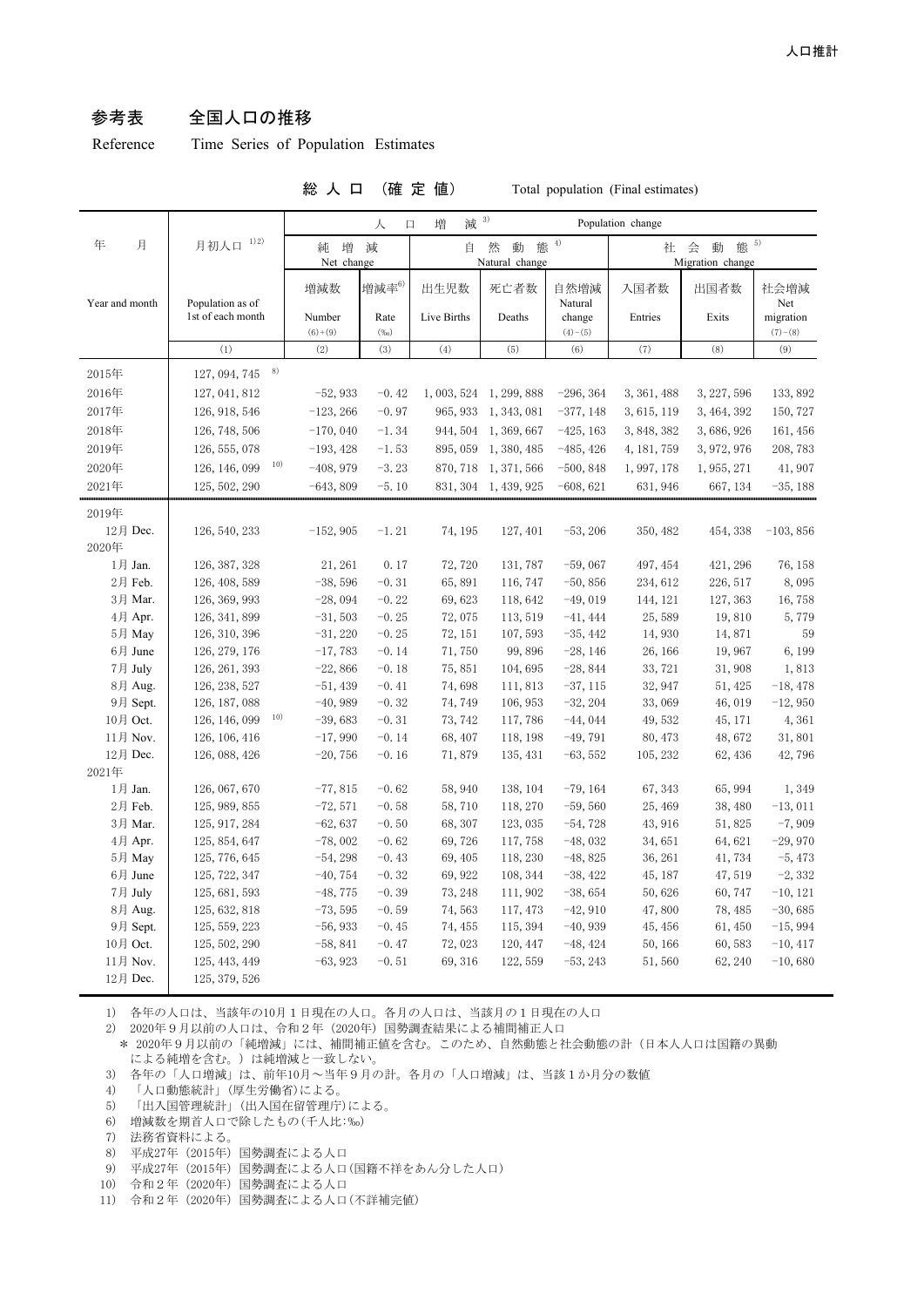### 参考表 全国人口の推移

Reference Time Series of Population Estimates

#### 日 本 人 人 口 (確 定 値) Japanese population (Final estimates)

|                      |                                                 |                                   |                           | 増<br>人<br>口         | 减 3)                          | Population change                        |                                         |                   |                                         |                                                            |
|----------------------|-------------------------------------------------|-----------------------------------|---------------------------|---------------------|-------------------------------|------------------------------------------|-----------------------------------------|-------------------|-----------------------------------------|------------------------------------------------------------|
| 年<br>月               | 1) 2)<br>月初人口                                   | 増<br>純<br>Net change              | 減                         | 自                   | 然<br>熊<br>動<br>Natural change | 4)                                       | 態 5)<br>社<br>会<br>動<br>Migration change |                   |                                         | 国籍の異動 <sup>7)</sup><br>による純増減                              |
| Year and month       | Population as of<br>1st of each month           | 増減数<br>Number<br>$(15)+(18)+(19)$ | 増減率6)<br>Rate<br>$(\%_0)$ | 出生児数<br>Live Births | 死亡者数<br>Deaths                | 自然増減<br>Natural<br>change<br>$(13)-(14)$ | 入国者数<br>Entries                         | 出国者数<br>Exits     | 社会増減<br>Net<br>migration<br>$(16)-(17)$ | Net increase<br>or decrease<br>by change<br>of nationality |
|                      | (10)                                            | (11)                              | (12)                      | (13)                | (14)                          | (15)                                     | (16)                                    | (17)              | (18)                                    | (19)                                                       |
|                      | 125, 319, 299 <sup>9)</sup>                     |                                   |                           |                     |                               |                                          |                                         |                   |                                         |                                                            |
| 2015年<br>2016年       | 125, 071, 221                                   |                                   |                           | 987, 223            | 1, 293, 295                   | $-306,072$                               |                                         |                   | $-2,087$                                | 8,633                                                      |
| 2017年                | 124, 744, 704                                   | $-248,078$<br>$-326, 517$         | $-1.98$<br>$-2.61$        | 949, 201            | 1, 336, 172                   | $-386, 971$                              | 961, 652<br>976, 144                    | 963, 739          | 4,226                                   | 11,085                                                     |
| 2018年                |                                                 |                                   |                           |                     |                               |                                          |                                         | 971, 918          |                                         |                                                            |
| 2019年                | 124, 349, 328                                   | $-395, 376$                       | $-3.17$                   | 927,608             | 1, 362, 444                   | $-434,836$                               | 976, 853                                | 980, 290          | $-3,437$                                | 7,413                                                      |
|                      | 123, 886, 404                                   | $-462,924$                        | $-3.72$                   | 877, 222            | 1, 373, 199                   | $-495,977$                               | 990,656                                 | 989,665           | 991                                     | 7,408                                                      |
| 2020年                | 123, 398, 962 <sup>11)</sup>                    | $-487, 442$                       | $-3.93$                   | 852, 195            | 1, 363, 954                   | $-511,759$                               | 545, 153                                | 524, 278          | 20,875                                  | 9,659                                                      |
| 2021年                | 122, 780, 487                                   | $-618, 475$                       | $-5.01$                   | 812,798             | 1, 431, 874                   | $-619,076$                               | 282, 585                                | 289, 292          | $-6,707$                                | 7,308                                                      |
| 2019年                |                                                 |                                   |                           |                     |                               |                                          |                                         |                   |                                         |                                                            |
| 12月 Dec.             | 123, 799, 567                                   | 40,853                            | 0.33                      | 72,572              | 126,725                       | $-54, 153$                               | 149, 256                                | 55, 124           | 94, 132                                 | 1,388                                                      |
| 2020年                |                                                 |                                   |                           |                     |                               |                                          |                                         |                   |                                         |                                                            |
| 1月 Jan.              | 123, 840, 420                                   | $-137,761$                        | $-1.11$                   | 71, 142             | 131,073                       | $-59,931$                                | 71, 474                                 | 149, 301          | $-77,827$                               | 522                                                        |
| 2月 Feb.              | 123, 702, 659                                   | $-92, 267$                        | $-0.75$                   | 64, 494             | 116, 122                      | $-51,628$                                | 41,278                                  | 81,900            | $-40,622$                               | 502                                                        |
| 3月 Mar.              | 123, 610, 392                                   | $-35, 279$                        | $-0.29$                   | 68, 144             | 118,015                       | $-49,871$                                | 54, 173                                 | 39, 548           | 14,625                                  | 483                                                        |
| 4月 Apr.              | 123, 575, 113                                   | $-24,471$                         | $-0.20$                   | 70,620              | 112,856                       | $-42, 236$                               | 21,029                                  | 3,170             | 17,859                                  | 419                                                        |
| 5月 May               | 123, 550, 642                                   | $-30, 123$                        | $-0.24$                   | 70,723              | 106, 979                      | $-36, 256$                               | 10,598                                  | 4,240             | 6,358                                   | 294                                                        |
| 6月 June              | 123, 520, 519                                   | $-17,652$                         | $-0.14$                   | 70, 267             | 99, 319                       | $-29,052$                                | 18,481                                  | 7,394             | 11,087                                  | 828                                                        |
| 7月 July              | 123, 502, 867                                   | $-18,852$                         | $-0.15$                   | 74, 291             | 104, 116                      | $-29,825$                                | 24, 144                                 | 13,841            | 10,303                                  | 1,186                                                      |
| 8月 Aug.              | 123, 484, 015                                   | $-47,039$                         | $-0.38$                   | 73,092              | 111, 135                      | $-38,043$                                | 18,367                                  | 28,090            | $-9,723$                                | 1,250                                                      |
| 9月 Sept.             | 123, 436, 976                                   | $-38,014$                         | $-0.31$                   | 73,053              | 106, 335                      | $-33,282$                                | 15,699                                  | 20, 391           | $-4,692$                                | 479                                                        |
| 10月 Oct.<br>11月 Nov. | $123, 398, 962$ <sup>11)</sup><br>123, 353, 412 | $-45,550$<br>$-49,383$            | $-0.37$<br>$-0.40$        | 71,955<br>66,719    | 117, 134<br>117,569           | $-45, 179$<br>$-50, 850$                 | 16,643<br>18,919                        | 18, 162           | $-1, 519$<br>484                        | 1,148<br>983                                               |
| 12月 Dec.             | 123, 304, 029                                   | $-43,397$                         | $-0.35$                   | 70, 108             | 134,662                       | $-64,554$                                | 40, 318                                 | 18, 435<br>19,756 | 20,562                                  | 595                                                        |
| 2021年                |                                                 |                                   |                           |                     |                               |                                          |                                         |                   |                                         |                                                            |
| 1月 Jan.              | 123, 260, 632                                   | $-100, 478$                       | $-0.82$                   | 57, 573             | 137, 348                      | $-79,775$                                | 14,024                                  | 35, 382           | $-21,358$                               | 655                                                        |
| 2月 Feb.              | 123, 160, 154                                   | $-62,989$                         | $-0.51$                   | 57, 332             | 117,630                       | $-60, 298$                               | 12, 298                                 | 15, 392           | $-3,094$                                | 403                                                        |
| 3月 Mar.              | 123, 097, 165                                   | $-47, 292$                        | $-0.38$                   | 66,702              | 122, 392                      | $-55,690$                                | 25,652                                  | 18,006            | 7,646                                   | 752                                                        |
| 4月 Apr.              | 123, 049, 873                                   | $-52, 244$                        | $-0.42$                   | 68,270              | 117,076                       | $-48,806$                                | 18,922                                  | 22,847            | $-3,925$                                | 487                                                        |
| 5月 May               | 122, 997, 629                                   | $-45,558$                         | $-0.37$                   | 68, 111             | 117,549                       | $-49,438$                                | 20,994                                  | 17, 444           | 3,550                                   | 330                                                        |
| 6月 June              | 122, 952, 071                                   | $-23,865$                         | $-0.19$                   | 68,547              | 107, 711                      | $-39, 164$                               | 30,807                                  | 16,527            | 14,280                                  | 1,019                                                      |
| 7月 July              | 122, 928, 206                                   | $-30,083$                         | $-0.24$                   | 71,726              | 111,282                       | $-39,556$                                | 35,774                                  | 26,832            | 8,942                                   | 531                                                        |
| 8月 Aug.              | 122, 898, 123                                   | $-63,848$                         | $-0.52$                   | 72,998              | 116,813                       | $-43,815$                                | 27,938                                  | 48,608            | $-20,670$                               | 637                                                        |
| 9月 Sept.             | 122, 834, 275                                   | $-53,788$                         | $-0.44$                   | 72,757              | 114,708                       | $-41,951$                                | 20, 296                                 | 31,901            | $-11,605$                               | $-232$                                                     |
| 10月 Oct.             | 122, 780, 487                                   | $-52, 412$                        | $-0.43$                   | 70, 298             | 119,759                       | $-49, 461$                               | 21, 482                                 | 25, 265           | $-3,783$                                | 832                                                        |
| 11月 Nov.             | 122, 728, 075                                   | $-53,849$                         | $-0.44$                   | 67,603              | 121,849                       | $-54, 246$                               | 22, 391                                 | 22,903            | $-512$                                  | 909                                                        |
| 12月 Dec.             | 122, 674, 226                                   |                                   |                           |                     |                               |                                          |                                         |                   |                                         |                                                            |

1) Population for each year is the population as of October 1 of the stated year. Population for each month is the population as of the first day of the stated month.

2) Population figures until September 2020 are intercensal adjustment of population estimates.

\* Population change until September 2020 included intercensal adjustment.

 3) Population change for each year relates to the period from October of the previous year to September of the stated year. Population change for each month relates to the period from the first day to the last day of the stated month.

4) The Vital Statistics by the Ministry of Health, Labour and Welfare

5) The Statistics on Legal Migrants compiled by the Immigration Services Agency

6) Obtained by dividing the number of the net change by the population as of the beginning of the period concerned.

7) The data by the Ministry of Justice

8) The 2015 Population Census

9) The 2015 Population Census (Unknown nationality population is included after being prorated to each nationality population.)

10) The 2020 Population Census

11) The 2020 Population Census (Result with Imputation)